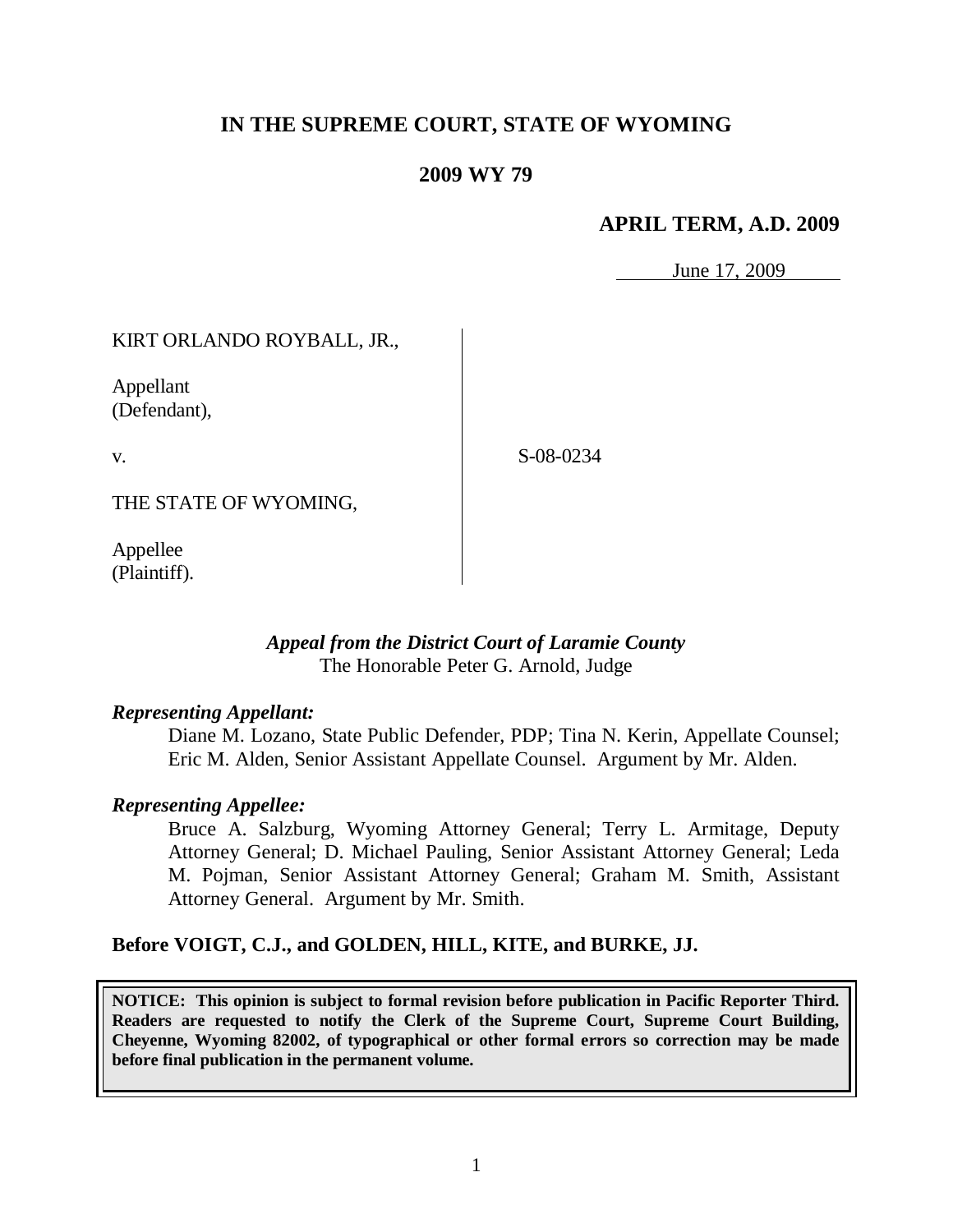# **KITE, Justice.**

[¶1] The State charged Kirt Orlando Royball, Jr. with three counts of first degree sexual assault and one count of kidnapping. The parties subsequently entered into a plea agreement in which the State agreed to amend the information to charge two counts of third degree sexual assault in place of two of the first degree sexual assault counts and dismiss the remaining sexual assault and kidnapping charges. In exchange, Mr. Royball agreed to plead guilty to the amended counts of third degree sexual assault.

[¶2] At the change of plea hearing, the district court judge made statements concerning the plea agreement which caused Mr. Royball to terminate the hearing and file a motion for change of judge on the grounds of bias or prejudice. The circuit court to which the matter was assigned denied the motion. Mr. Royball entered a conditional guilty plea, reserving his right to appeal the denial of his motion for change of judge. We affirm.

#### **ISSUE**

[¶3] The issue presented for our determination is whether the circuit court abused its discretion when it denied the motion for change of judge.

## **FACTS**

[¶4] The State charged Mr. Royball with three counts of first degree sexual assault in violation of Wyo. Stat. Ann. § 6-2-302(a)(i) (LexisNexis 2007) for forcible sexual intrusion involving a 13 year old girl. The State also charged him with one count of kidnapping in violation of Wyo. Stat. Ann. §  $6-2-201(a)(i)$ ,  $(b)(i)$  and  $(c)$  (LexisNexis 2007) for forcibly confining the victim during the sexual assault. The parties subsequently entered into a plea agreement in which Mr. Royball agreed to plead guilty to two counts of third degree sexual assault in exchange for the State's agreement to amend the charges to allege two counts of third degree sexual assault in place of two of the first degree sexual assault counts and dismiss the remaining count of first degree sexual assault and the kidnapping charge.

[¶5] The parties appeared at a change of plea hearing and informed the district court of the terms of the plea agreement. The district court asked the State what the victim and her family thought about the amended charges. The district court expressed concern that the victim and her family went along with the plea agreement because they thought Mr. Royball would serve 30 years in prison when that might not be the outcome. After some discussion, the district court judge stated: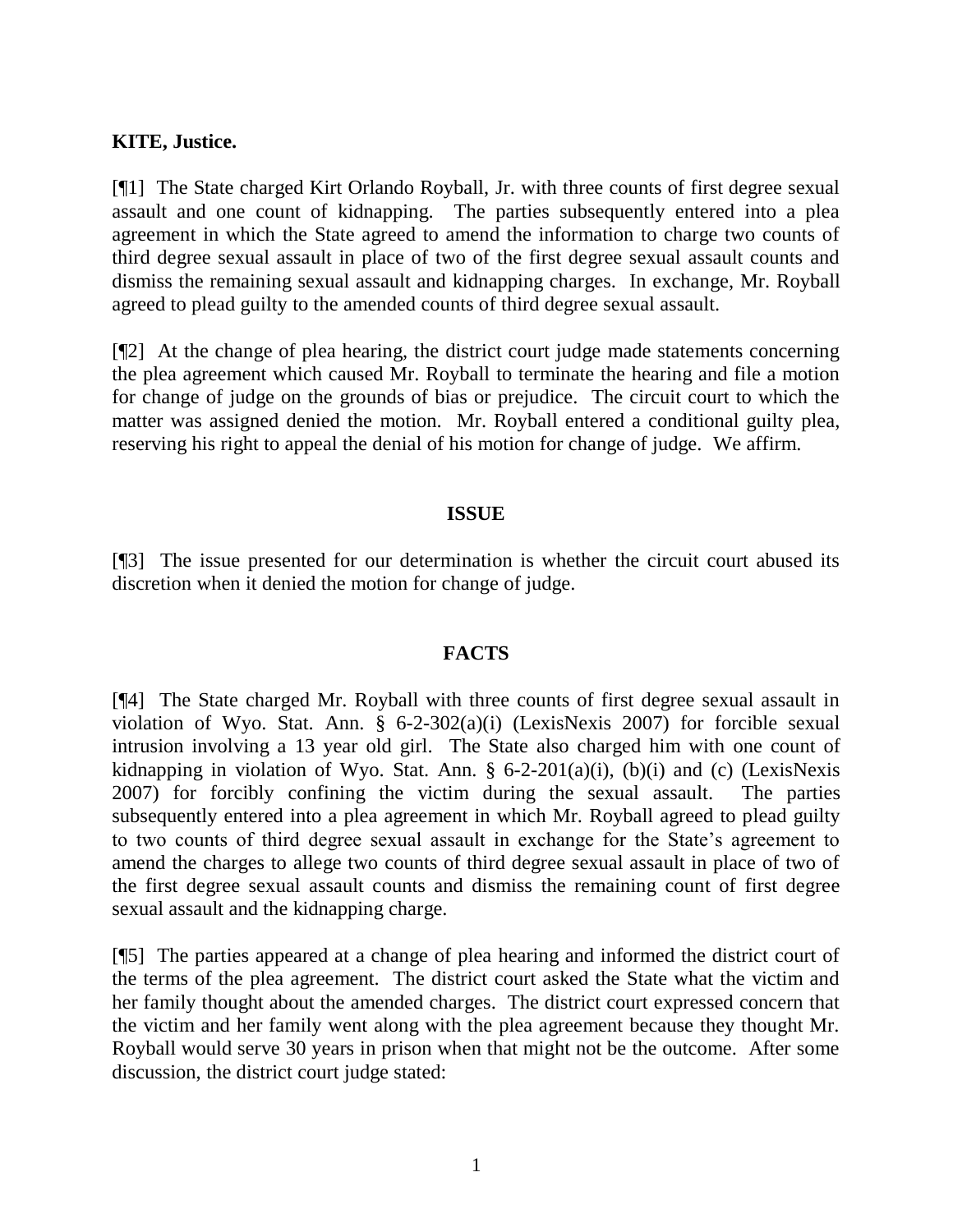I'm having trouble understanding this. I know you have the executive division's prerogative of doing as you see fit with the charging and amending that's to be done, but I don't understand how anybody can read this Affidavit of Probable Cause and believe it is appropriate to reduce two first degree rape charges to third degree sexual assault.

Defense counsel responded that she was concerned from these comments that the judge may have prejudged Mr. Royball's behavior and might impose a higher sentence based upon the affidavit supporting the original charges rather than the charges to which Mr. Royball had agreed to plead guilty. Defense counsel asked that the hearing be continued to give her the opportunity to confer with Mr. Royball.

[¶6] The following day, Mr. Royball filed a motion for change of judge pursuant to W.R.Cr.P. 21.1(b). As grounds for his motion, Mr. Royball stated:

> This court has indicated by its comments that it has read the Affidavit of Probable Cause in this matter and believes that the acts therein constitute "rape" and indicates an inability to understand why the Defendant is being allowed to enter pleas to lesser charges. The counts of third degree sexual assault to which the Defendant will enter his guilty plea do not contend that the sexual contact was by force or "rape." However, the court, by its comments appears to be convinced that a "rape" occurred and concerned that it could be foreclosed from the opportunity of sentencing the defendant to a sentence which could merge and end up being only one of fifteen years, rather than thirty.

[¶7] Mr. Royball asserted the judge's comments demonstrated a personal bias and/or prejudice against him and an inability to perform his judicial duties impartially. He asserted that to proceed under the circumstances would deny him his constitutional and statutory rights. Mr. Royball submitted an affidavit with his motion in which he averred that he was present in the courtroom when the judge made the comments, it was evident to him the judge felt strongly that the State should not have entered into the plea agreement, and the written transcript of the hearing did not demonstrate the emotion behind the judge's words.

[¶8] At a hearing convened the same day, the district court judge advised the parties that he would not take himself off the case. He stated:

> I will advise you, Mr. Royball, why I'm not going to do that. When I made those comments, I was concerned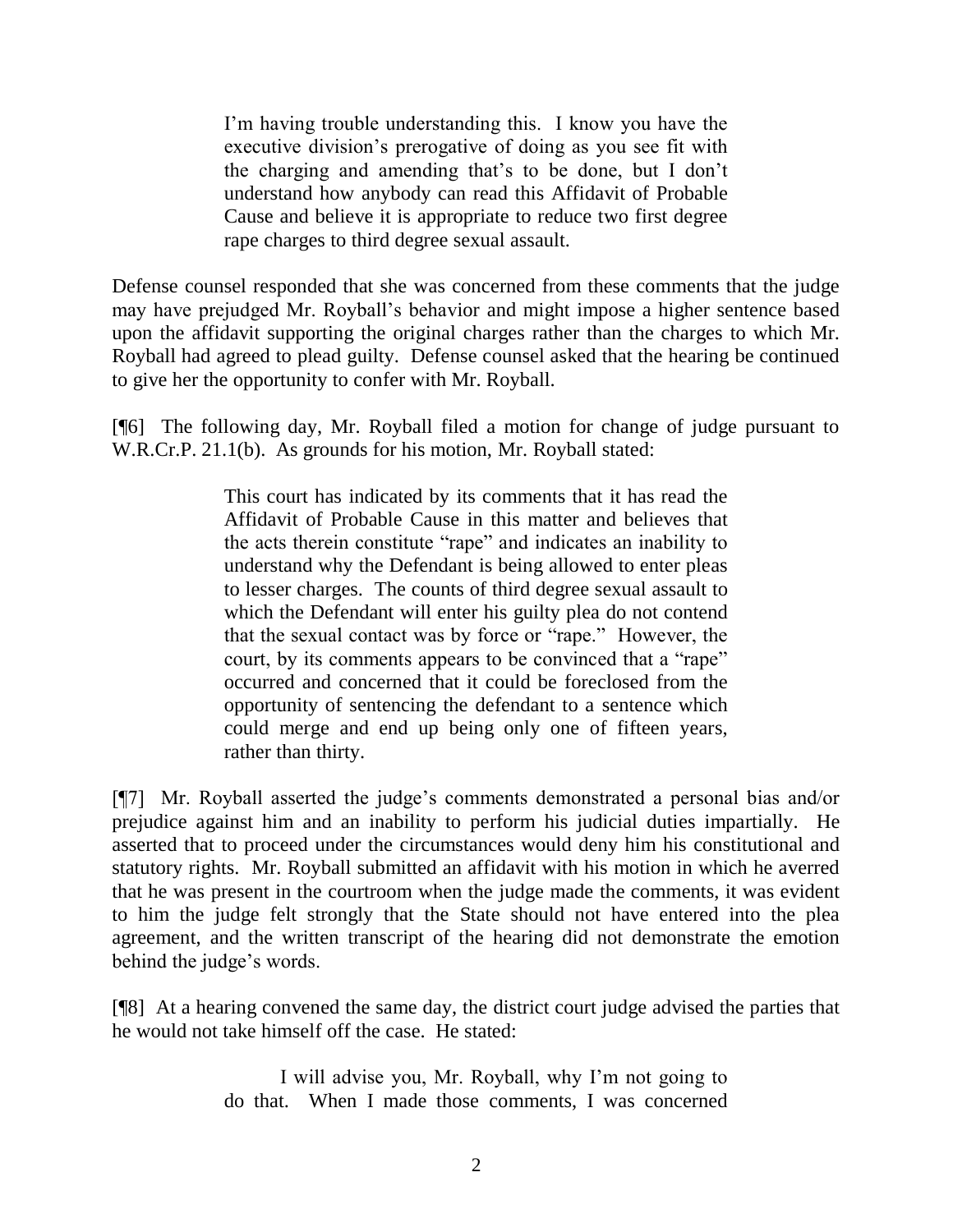about several . . . different things. And . . . I acknowledge it is not my role to second guess the DA's office as to what they do with regard to whether they amend a complaint. It was not my intention to suggest that. But I was concerned about a couple [of] different things, not so much that I took for granted that the information contained in the Probable Cause Affidavit was correct but rather the charging philosophy of the DA's office, and I guess to a certain extent the negotiation position.

I felt I had a duty to insure that the victim was aware of the plea agreement and of the consequences of that agreement. And in fact it appears as though there was a possibility that the victim and her family had received some information which might not have been accurate.

It is not my function, not my responsibility to interfere with the discussions between the DA's office and the victim. But I will tell you, Mr. Royball, that I was concerned about the – as much concerned about the charging philosophy of the DA's office to charge the matter as they did and then reach an agreement which appears to be significantly less – to involve charges that are significantly less than those first charged rather than an assumption on my part that you did exactly what the affidavit alleged you did. I don't know if that makes any sense to you, but that was my thought process. And for that reason I'm not going to recuse myself.

The district court judge entered an order assigning the case to a circuit court judge for the limited purpose of deciding the motion for change of judge. $<sup>1</sup>$ </sup>

 $\overline{a}$ 

. . . .

. . . .

<sup>&</sup>lt;sup>1</sup> Wyo. Stat. Ann. § 5-3-112 (LexisNexis 2007) provides the authority for the district court's assignment. That section states in relevant part:

<sup>(</sup>a) A judge of a district court may assign to a circuit court judge any case or proceeding within the jurisdiction of the district court subject only to the following restrictions:

<sup>(</sup>ii) Acceptance of the judge to whom the assignment of the case or proceeding is to be made;

<sup>(</sup>iv) Consent of both the prosecutor and the defendant in a criminal case in which the defendant is charged with any crime for which the aggregate sentences for all crimes charged exceed five (5) years in prison.

The record is clear that the prosecutor and Mr. Royball agreed to the assignment of the motion to the circuit court and the circuit court accepted the assignment.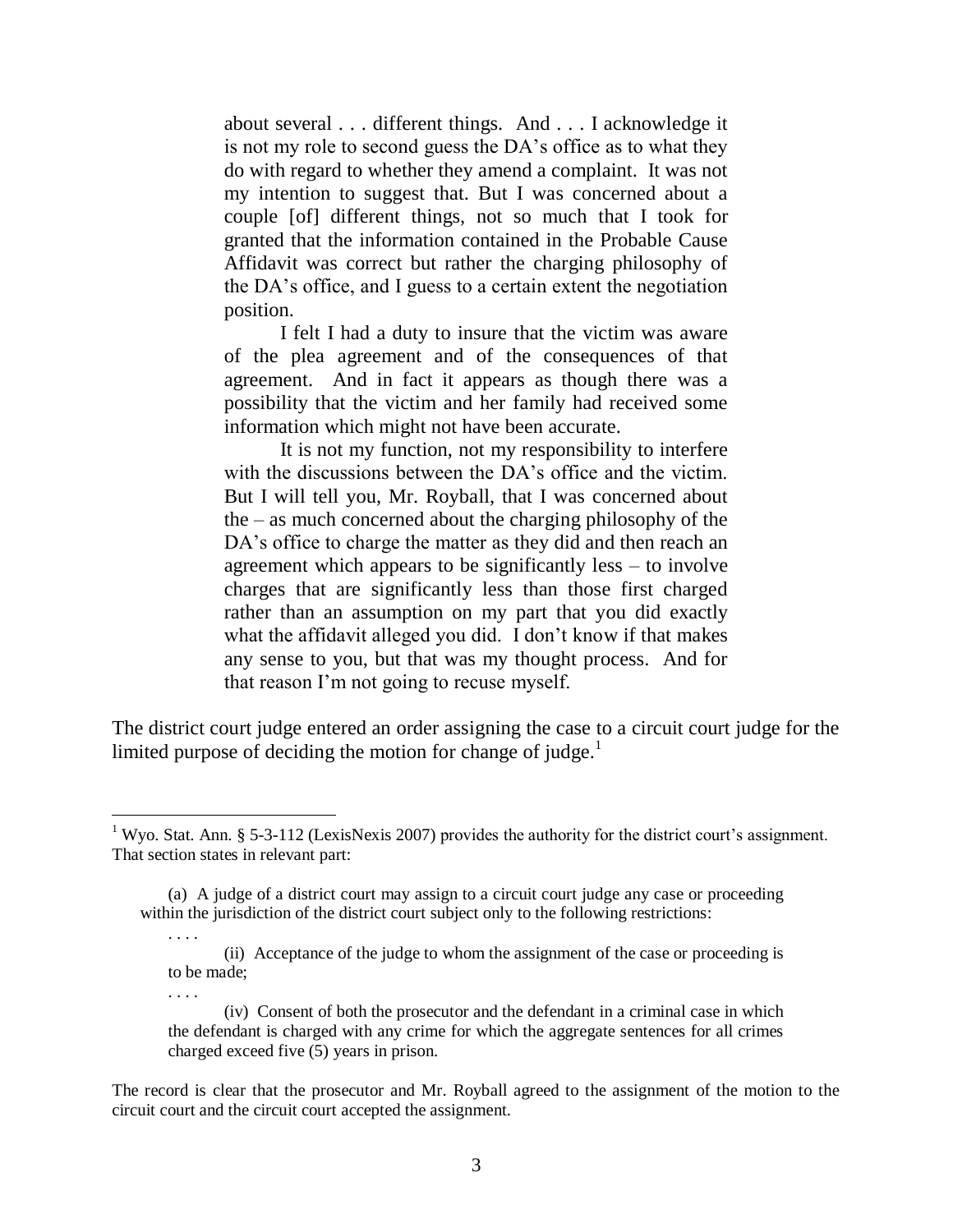[¶9] The circuit court set the motion for hearing. Prior to the hearing, Mr. Royball filed with the circuit court the amended information, his affidavit and the transcript from the initial change of plea hearing in district court. During the hearing, the circuit court noted that it had reviewed those documents as well as the transcript of the district court hearing held after Mr. Royball filed his motion for change of judge. After the hearing, the circuit court denied the motion, concluding the record did not support a finding that the district court judge was biased against Mr. Royball.

[¶10] Back in the district court, Mr. Royball entered guilty pleas to two counts of third degree sexual assault, reserving his right to appeal the denial of his motion for change of judge.<sup>2</sup> The district court accepted the pleas and set the matter for sentencing. Following the sentencing hearing, the district court sentenced Mr. Royball to consecutive terms of 11 to 13 years on each third degree sexual assault count.

## **STANDARD OF REVIEW**

[¶11] Motions to disqualify a judge based upon bias or prejudice are governed by W.R.Cr.P. 21.1(b), which provides:

> (b) *Disqualification for cause*. — Promptly after the grounds for such motion become known, the state or the defendant may move for a change of judge on the ground that the presiding judge is biased or prejudiced against the state, the attorney for the state, the defendant or the defendant's attorney. The motion shall be supported by affidavits stating sufficient facts to demonstrate such bias or prejudice. Prior to a hearing on the motion other affidavits may be filed. The motion shall be referred to another judge, or a court

 $\overline{a}$ 

 $2$  W.R.Cr.P. 11(a)(2) allows a defendant to enter a conditional guilty plea while reserving his right to appeal an adverse determination of a specified pretrial motion. In *Bouch v. State,* 2006 WY 122, ¶ 29, 143 P.3d 643, 652 (Wyo. 2006), we held the conditional plea procedure is appropriate only when determination of the issue on appeal will resolve the case. *Bouch* was an appeal from an order denying a motion to suppress evidence without which the State still would have pursued the charges. Under those circumstances, where a trial would have occurred even if this Court had reversed the denial of the suppression motion, we said that use of the conditional plea was not appropriate. This limitation on the use of conditional pleas was intended to prevent conditional pleas from being used for purposes of delaying a trial that is inevitable regardless of the ruling on appeal. *Id.*, ¶ 28, 143 P.3d at 652, quoting Fed.R.Cr.P. 11, Notes of Advisory Committee on Rules, 1983 Amendment. Arguably, the reason for the limitation does not apply here where the only further proceeding resulting from reversal would be a new sentencing by a different judge. In any event, because the district court allowed Mr. Royball to enter a conditional plea reserving his right to appeal the denial of his motion, we proceed with our review. *Johnson v. City of Laramie*, 2008 WY 73, ¶ 5, 187 P.3d 355, 356-57 (Wyo. 2008).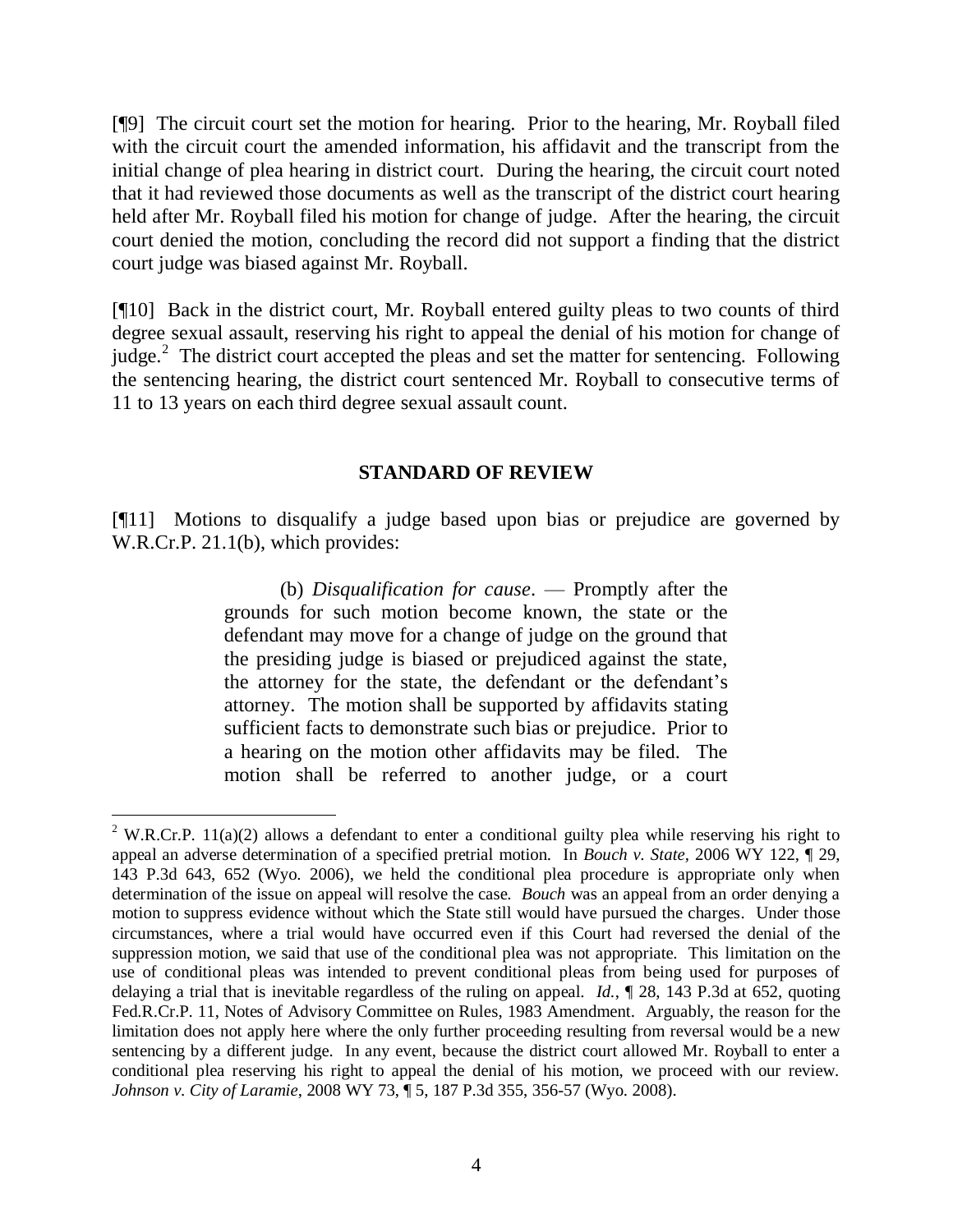commissioner, who shall rule on the motion, and if granted shall immediately assign the case to a judge other than the disqualified judge. A ruling on a motion for a change of judge is not an appealable order, but the ruling shall be made a part of the record, and may be assigned as error in an appeal of the case or on a bill of exceptions.

[¶12] The rule requires the party seeking disqualification to state facts that would convince a reasonable person with knowledge of all the facts that the judge harbors a personal bias or prejudice against the party or his attorney. *DeLoge v. State*, 2007 WY 71, ¶ 10, 156 P.3d 1004, 1008 (Wyo. 2007). The denial of a motion for disqualification of a judge for cause is reviewed under the abuse of discretion standard. *Pote v. State*, 695 P.2d 617, 632 (Wyo. 1985). An abuse of discretion occurs when the deciding court could not have reasonably concluded as it did. *Young v. State*, 2005 WY 136, ¶ 9, 121 P.3d 145, 147 (Wyo. 2005).

# **DISCUSSION**

[¶13] Mr. Royball contends the circuit court abused its discretion by considering, along with the documents he submitted, the transcript of the hearing the district court held after he filed his motion for change of judge. Neither Mr. Royball nor the State submitted that transcript to the circuit court. Mr. Royball contends the circuit court's "self-directed, investigatory expedition through the courthouse to locate transcripts" not submitted by the parties was improper. The State asserts that the circuit court properly considered all of the facts in determining the motion, including the hearing transcripts.

[¶14] Mr. Royball cites no authority for the assertion that in deciding his motion the circuit court was precluded from considering other parts of the district court record not submitted by the parties. Although Rule 21.1(b) provides that a motion to disqualify a judge for cause shall be supported by affidavits, the rule does not prohibit the judge assigned to decide the motion from considering the district court record. A judge assigned to decide a motion for change of judge must determine whether a reasonable person "with knowledge of all the facts" would be convinced that the judge is personally biased or prejudiced against the party or his attorney. The circuit court judge did not abuse his discretion in considering the hearing transcript.

[¶15] Mr. Royball also contends that the record the parties presented to the circuit court clearly supported his motion. He cites *Cline v. Sawyer*, 600 P.2d 725, 728-29 (Wyo. 1979) in which this Court stated:

> Prejudice involves a prejudgment or forming of an opinion without sufficient knowledge or examination. Bias is a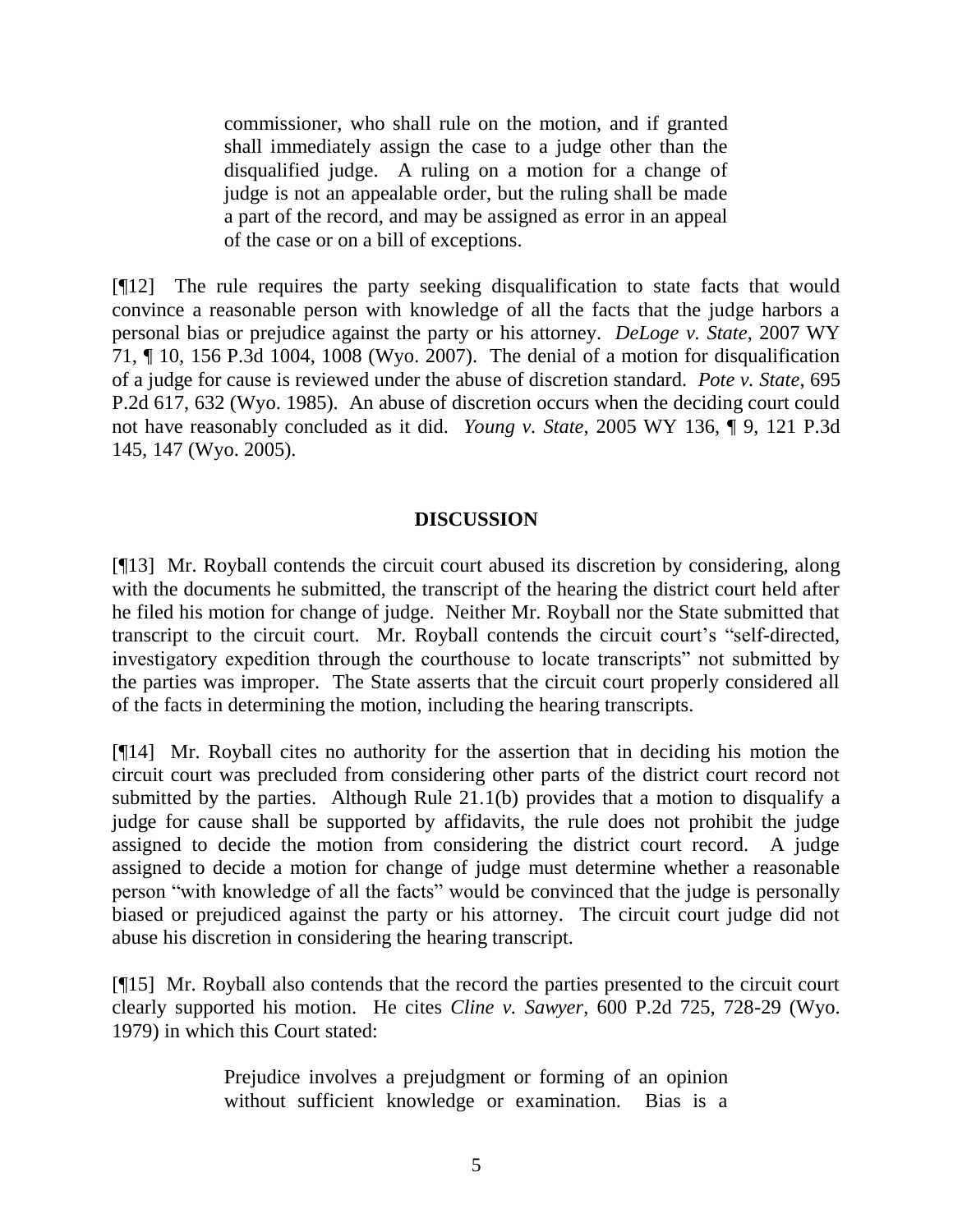leaning of the mind or an inclination toward one person over another. The "bias" which is a ground for disqualification of a judge must be personal, and it must be such a condition of the mind which sways judgment and renders the judge unable to exercise his functions impartially in a given case or which is inconsistent with a state of mind fully open to the conviction which evidence might produce.

He asserts that the district court judge's comments demonstrated that he had prejudged Mr. Royball's conduct and formed the opinion that he "raped" the victim and should be sentenced accordingly. He contends the judge made this prejudgment on the basis of allegations contained in the probable cause affidavit filed in support of the original charges which the prosecutor in his discretion had agreed to dismiss and amend. He contends that the judge in essence improperly inserted himself into the prosecutor's role, thereby demonstrating that he was unable to exercise his function impartially. The State asserts that the record did not support the motion and the circuit court correctly concluded the district court judge's comments did not reflect any personal bias or prejudice toward Mr. Royball.

[¶16] Our review of the record leads us to conclude that the circuit court reasonably could have concluded that Mr. Royball did not meet his burden of proving that the district court judge was personally biased or prejudiced toward him or his attorney. The district court judge's comment that, in light of the allegations contained in the probable cause affidavit, he did not understand how the original charges could be reduced from first to third degree sexual assault, could not be considered in isolation but had to be read in the context of all of his comments during these proceedings.

[¶17] In addition to the comment relied upon by Mr. Royball, the district court judge made the following statements at the initial change of plea hearing:

> I don't have any choice about what the state does with the charging decision. We are a long way from sentencing. I don't have any idea what [Mr. Royball's] criminal history is; I don't have any idea what comments the victim or her family might make . . . .

And,

I can tell you that I will not sentence you for anything that you don't admit to[,] that you haven't been proven to have done.